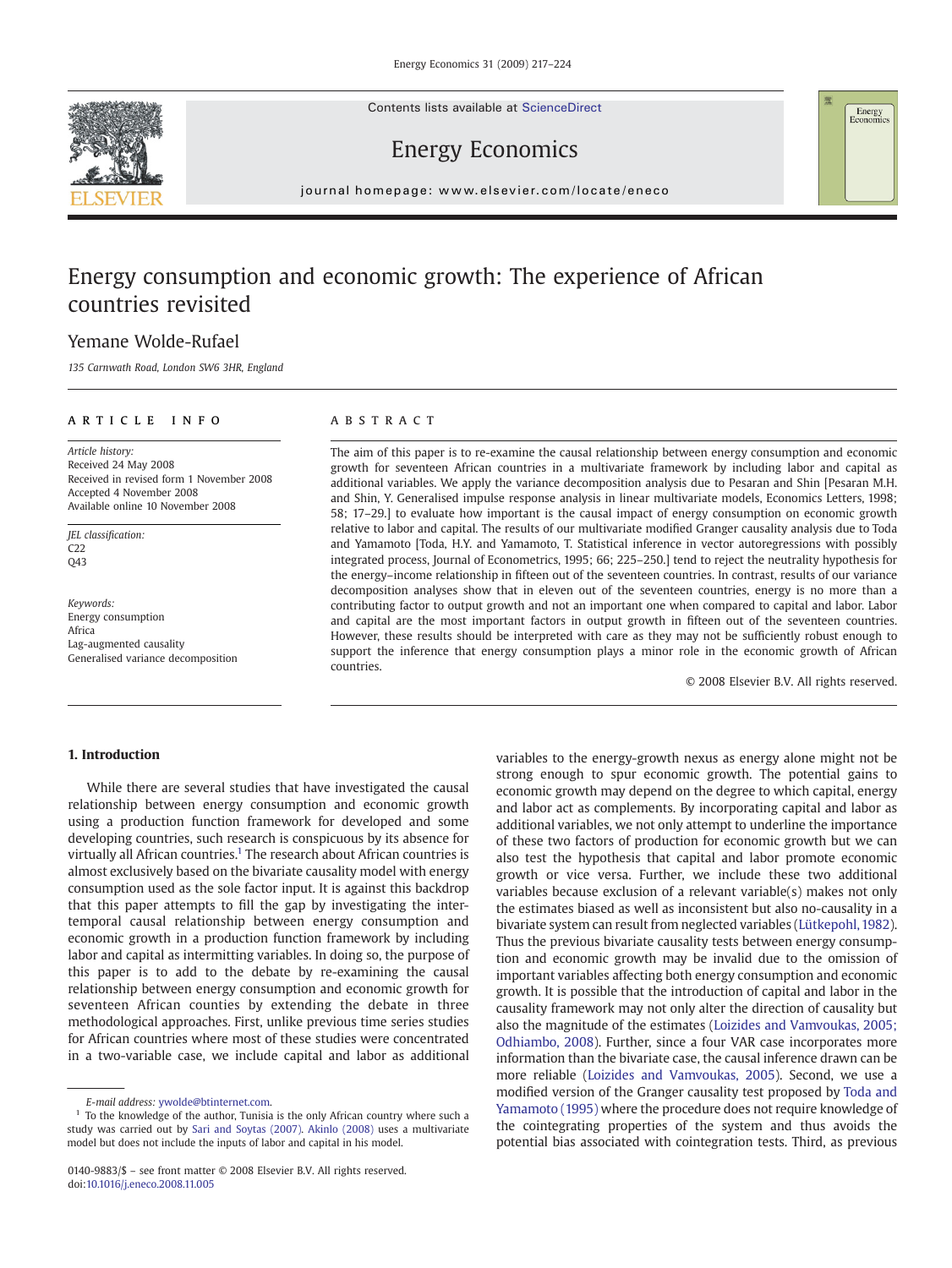empirical evidence for Africa did not attempt to evaluate the strength of their causality findings beyond the sample period, we use innovation accounting or variance decomposition analysis due to [Pesaran and Shin \(1998\),](#page--1-0) which, unlike the conventional method, is invariant to the order of the variables in which they enter the VAR. By doing so, we can assess how each variable responds to the innovation of other variables in the system and also evaluate how important is the causal impact of energy on economic growth relative to capital and labor ([Shan, 2005](#page--1-0)).

The rest of the paper is structured as follows. In Section 2 we make a brief review the empirical literature followed in Section 3 by a short description of the theoretical background. The methodology is outlined in Section 4 while in Section 5 we discuss the empirical evidence. Policy implications of our empirical findings are presented in Section 6 while summary and conclusions are outlined in Section 7.

### 2. A brief literature review

Over the past few years the relationship between energy consumption and economic growth has been extensively researched. Yet, there seems to be no consensus regarding the direction of causality between energy consumption and economic growth. For instance, in a study of over more than hundred countries, [Chontanawat et al. \(2008\)](#page--1-0) find that the causal relationship between energy consumption and economic growth is more pronounced in developed than in developing countries. Causality running from energy consumption to economic growth was found in only 35% of the poorest nations and in 42% of the middle-income nations while it was found in 69% the high-income countries. [Sari and Soytas \(2007\)](#page--1-0) in a study of six developing countries found energy to be an important factor of production. In a bivariate relationship between energy consumption and economic growth in African countries, [Wolde-Rufael \(2005\)](#page--1-0) also found conflicting evidence with the neutrality hypothesis supported in a substantial number of countries, with little support for the hypothesis that energy consumption causes economic growth. Similarly, using a multivariate causality test, [Akinlo \(2008\)](#page--1-0) found also conflicting results for eleven African countries. Linear and nonlinear Granger causality carried out for eight newly industrialized Asian and USA by [Chiou-Wei et al.](#page--1-0) [\(2008\)](#page--1-0) shows also conflicting results.

Panel cointegration and causality studies are also equally conflicting. For instance, [Mahadeven and Asafu-Adjaye \(2007\)](#page--1-0) found bi-directional causality for some countries while for others they found unidirectional causality running from energy consumption to economic growth. Similarly, [Huang et al. \(2008\)](#page--1-0) found no causality between energy consumption and economic growth in low-income groups while in middle-income and high-income countries they found that economic growth leads energy consumption. [Lee \(2005\)](#page--1-0) in a panel cointegration and causality study for a group of 18 developing countries found causality running from energy consumption to economic growth but not vice versa. Similarly, in a panel causality study of sixteen Asian countries, [Lee and Chiang \(2008\)](#page--1-0) found a long-run causality running from energy consumption to economic growth. Further, for a group of 22 OECD countries Lee et al. (2008) found a bi-directional among energy consumption, the capital stock and economic growth. In a panel of G7 countries, [Narayan and Smyth \(2008\)](#page--1-0) found that capital formation, energy consumption Granger cause real GDP positively in the long run. [Apergis and Payne \(2009\)](http://dx.doi.org/10.1016/j.eneco.2008.09.002) in a panel cointegration test for a group some Latin American countries, found both short-run and long-run causality from energy consumption to economic growth. In contrast, [Al-](#page--1-0)[Iriani \(2006\)](#page--1-0) for a group of six Gulf Cooperation countries found a unidirectional causality running from economic growth to energy consumption.

### 3. Theoretical background

Until quite recently, energy as a separate factor input in the production process has been neglected as its contribution is considered to be marginal because the cost of energy accounts for only a very small proportion GDP compared to the cost of employment (see, [Ghali and El-Sakka, 2004; Lee et al., 2008](#page--1-0)). However, as [Moroney](#page--1-0) [\(1992: 337\)](#page--1-0) rightly argues: "It is one thing to correctly cite energy's small cost share in GNP, but an error to conclude, on this account, that energy plays a secondary role. Its role is primary, coequal with capital formation". Recently numerous studies have attempted to highlight the importance of energy in the production process and they have tried to incorporate energy as an addition factor of production in addition to labor and capital (see, [Beaudreau, 2005; Ghali and El-Sakka, 2004; Lee](#page--1-0) [and Chiang, 2008; Lee et al., 2008; Narayan and Smyth, 2008; Oh and](#page--1-0) [Lee, 2004; Sari and Soytas, 2007; Soytas and Sari, 2006; Stern, 2000;](#page--1-0) [Yuan et al., 2008; Wolde-Rufael, 2008](#page--1-0)). In this paper, following the above-mentioned authors we investigate the causal relationship between energy consumption and economic growth in a conventional neo-classical one-sector aggregate production model where capital, labor and energy are treated as separate factors of production:

$$
Y_t = f(K_t, L_t, E_t) \tag{1}
$$

Where Y is aggregate output or real GDP, K is capital stock, L is level of employment, and E is total energy consumption. The log linear form of the above can be expressed as:

$$
LY_t = \alpha_0 + \beta_1 LK_t + \beta_2 LL_t + \beta_3 LE_t + \varepsilon_t
$$
\n(2)

The coefficients  $\beta_i$ *i*=1, 2, 3 refer to the elasticity of capital stock, employment and total energy consumption respectively ([Lee et al., 2008](#page--1-0)).

## 4. Methodology

[Sims et al. \(1990\)](#page--1-0) showed that the asymptotic distribution theory could not be applied for testing causality of integrated variables in level form using the vector autoregressive (VAR) model even if the variables are cointegrated. To obviate some of these problems, [Toda](#page--1-0) [and Yamamoto \(1995,](#page--1-0) hereafter TY) based on augmented VAR modelling, introduced a Wald test statistic that asymptotically has a chi square  $(\chi^2)$  distribution irrespective of the order of integration or cointegration properties of the variables. The novelty of the TY procedure is that it does not require pre testing for the cointegrating properties of the system and thus avoids the potential bias associated with unit roots and cointegration tests as it can be applied regardless of whether a series is  $I(0)$ ,  $I(1)$  or  $I(2)$ , non-cointegrated or cointegrated of an arbitrary order (see [Rambaldi and Doran, 1996;](#page--1-0) [Zapata and Rambaldi, 1997; Clark and Mirza, 2006](#page--1-0)). As has been pointed out by [Clark and Mirza \(2006\)](#page--1-0) pre-tests for unit root and cointegration might suffer from size distortions, which often imply the use of an inaccurate model for the non-causality test.

The TY approach fits a standard vector auto-regression model on levels of the variables (not on their first difference) that give allowance for the long-run information often ignored in systems that requires first differencing and pre-whitening (see, [Clark and Mirza, 2006\)](#page--1-0). TY employs a modified Wald test (MWALD) for restriction on the parameters of the VAR  $(k)$  where k is the lag length of the system. The basic idea of the TY approach is to artificially augment the correct order, k, by the maximal order of integration, say  $d_{\text{max}}$ . Once this is done, a  $(k+d_{\text{max}})^{\text{th}}$  order of VAR is estimated and the coefficients of the last lagged  $d_{\text{max}}$  vectors are ignored (see [Caporale and Pittis, 1999](#page--1-0)). Therefore, in order to apply the TY procedure, we need to know the true lag length  $(k)$  and the maximum order of integration  $(d_{\text{max}})$  of the series under consideration. The test (MWALD) statistic is valid regardless of whether a series is  $I(0)$ ,  $I(1)$  or  $I(2)$ , non-cointegrated or cointegrated of an arbitrary order 'so long as the order of integration of the process does not exceed the true lag length of the model' ([Toda and Yamamoto, 1995:](#page--1-0) 225). Monte Carlo experiments presented by [Zapata and Rambaldi \(1997\)](#page--1-0) provide evidence that the MWALD test has a comparable performance in size and power to the